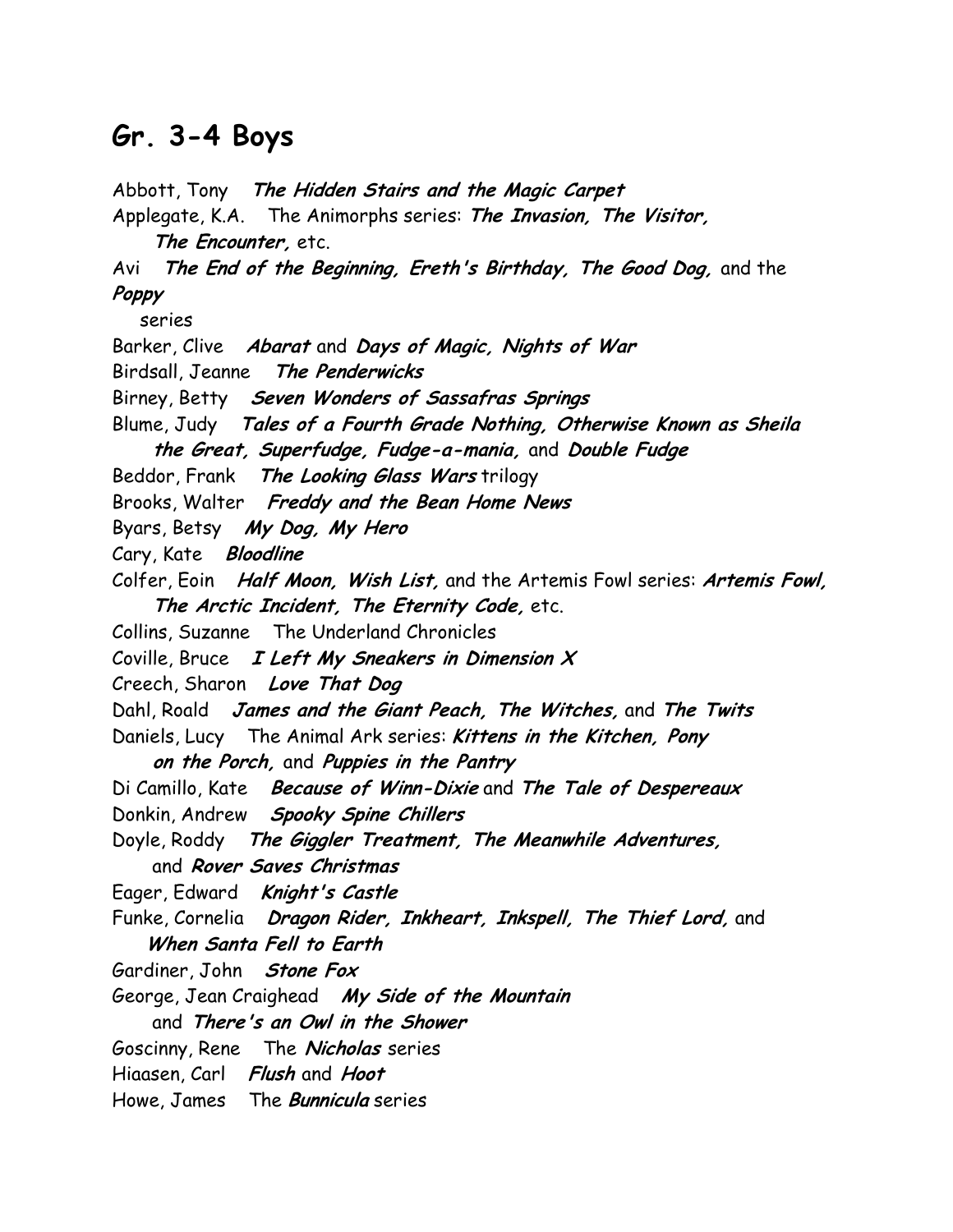Ibbotson, Eva Dial-a-Ghost, Island of the Aunts, Pleasing the Ghost, and Which Witch?

Jacques, Brian The Redwall series

Kinney, Jeff Diary of a Wimpy Kid and Diary of a Wimpy Kid: Roderick Rules

Kurzweil, Allen Leon and the Champion Chip and Leon and the Spitting Image

Lasky, Kathryn The Guardians of Ga'Hoole series: The Capture, The Journey, The Rescue, etc.

Lewis, C.S. The Chronicles of Narnia: The Lion, the Witch and the Wardrobe, Prince Caspian, The Voyage of the Dawn Treader, etc.

Maguire, Gregory Leaping Beauty

Martin, Ann A Dog's Life: The Autobiography of a Stray

McMullan, Kate Dragon Slayers' Academy: The New Kid at School,

Revenge of the Dragon Lady, Class Trip to the Cave of Doom, etc.

McCormick, Maggi Spooky Spine Chillers

McSwigan, Marie The Snow Treasure

Nimmo, Jenny Midnight for Charlie Bone

Oppel, Kenneth Skybreaker

Osborne, Mary Pope The Magic Tree House books: *Dinosaurs Before Dark*, The Knight Before Dawn, Mummies in the Morning, etc.

Paolini, Christopher Eragon and Eldest

Paver, Michelle Wolf Brother, Spirit Walker, and the rest of the

Chronicles<BR&NBSP;&NBSP;&NBSP;&NBSP;&NBSP; series

Philbrick, Rodman Rem World

Pullman, Phillip Clockwork

Riordan, Rick The Lightning Thief, Sea of Monsters, and Titan's Curse

Rowling, J.K. Harry Potter and the Sorcerer's Stone, Harry Potter

 and the Chamber of Secrets, Harry Potter and the Prisoner of Azkaban, etc.

Sachar, Louis Holes

Sage, Angie Flyte, Magyk, and Physik

Selden, George A Cricket in Times Square and Harry Cat's Pet Puppy

Shannon, David David Goes to School and No, David!

Snicket, Lemony The Series of Unfortunate Events books

Sperry, Armstrong Call It Courage

Trivizas, Eugene The Three Little Wolves and the Big Bad Pig

Tolkien, J.R.R. The Hobbit, The Fellowship of the Ring, The Two Towers,

The Return of the King, and The Silmarillion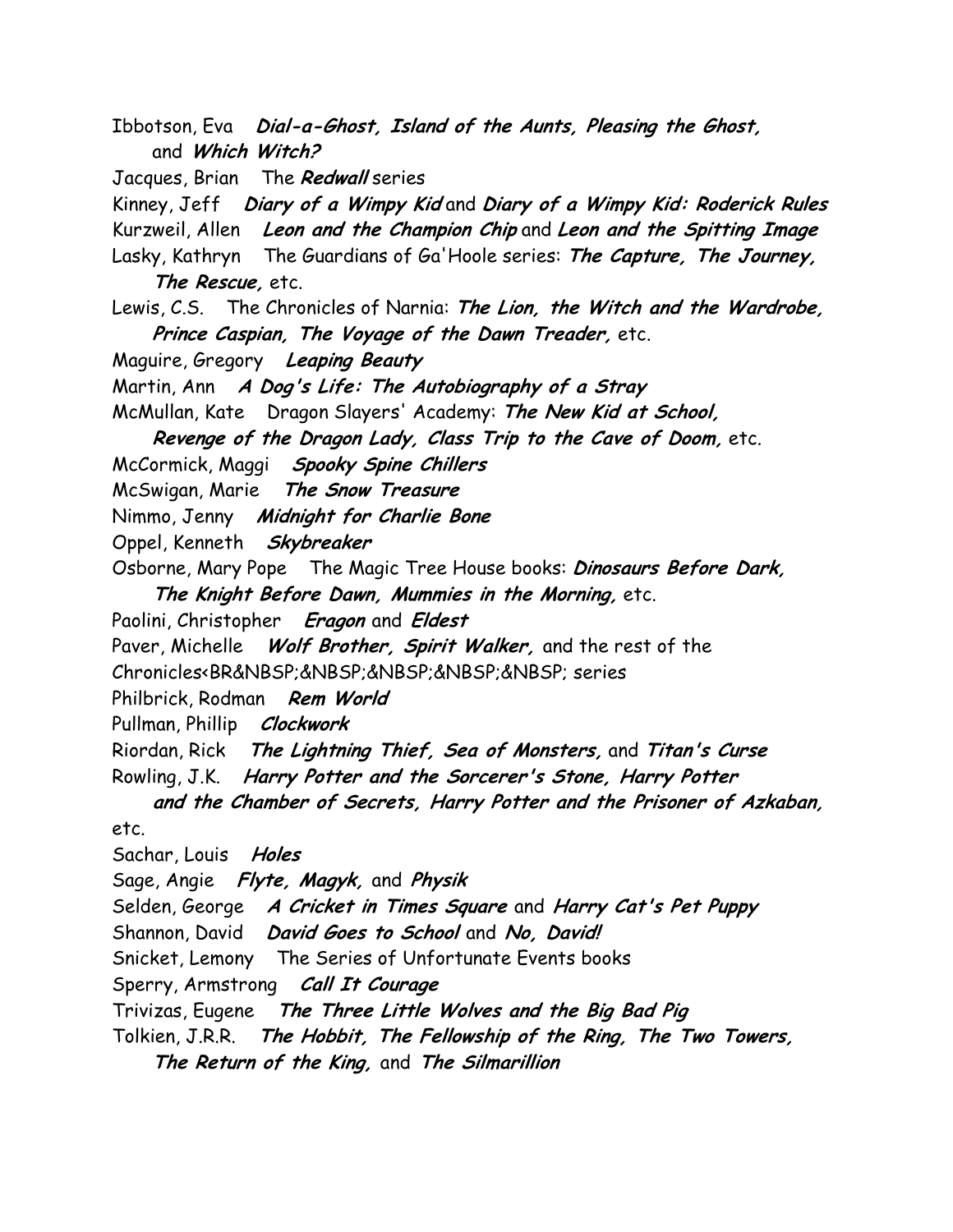## Gr. 3-4 Girls

Allende, Isabel City of the Beasts Anderson M.T. Whales on Stilts Avi Ereth's Birthday, The End of the Beginning, and the Poppy series Barker, Clive Abarat and Days of Magic, Nights of War Barry, Dave Peter and the Starcatchers Blume, Judy Blubber, Double Fudge, and Superfudge Byars, Betsy My Dog, My Hero Cary, Kate Bloodline Cleary, Beverly Ribsy Clements, Andrew Lunch Money Colfer, Eoin Artemis Fowl and Half Moon Investigations Collins, Suzanne The Underland Chronicles Coville, Bruce Jennifer Murdley's Toad and Juliet Dove, Queen of Love Dahl, Roald *George's Marvelous Medicine, The Witches,* and The Twits Dale, Anna Whispering to Witches Di Camillo, Kate Because of Winn-Dixie, The Miraculous Journey of Edward Tulane, and The Tale of Despereaux Doyle, Roddy The Giggler Treatment and Rover Saves Christmas Farran, Christopher Animals to the Rescue: True Stories of Animal Heroes Field, Rachel Hitty: Her First Hundred Years Funke, Cornelia Dragon Rider, Inkheart, Inkspell, and The Thief Lord Gilliland, Judith Strange Birds Helquist, Hart Captain Hook Hesse, Karen The Music of the Dolphins Hiaasen, Carl Flush and Hoot Howe, James The **Bunnicula** series Ibbotson, Eva Dial-a-Ghost and Which Witch? Jacobson, Jennifer Richard Truly Winnie Jacques, Brian The Redwall series Jenkins, Emily Toys Go Out Jennings, Paul *Uncollected* Kessler, Liz The Tail of Emily Windsnap King-Smith, Dick The Cat Lady Kinney, Jeff Diary of a Wimpy Kid and Diary of a Wimpy Kid: Roderick Rules Levine, Gail Carson Ella Enchanted Lewis, C.S. The Lion, the Witch, and the Wardrobe